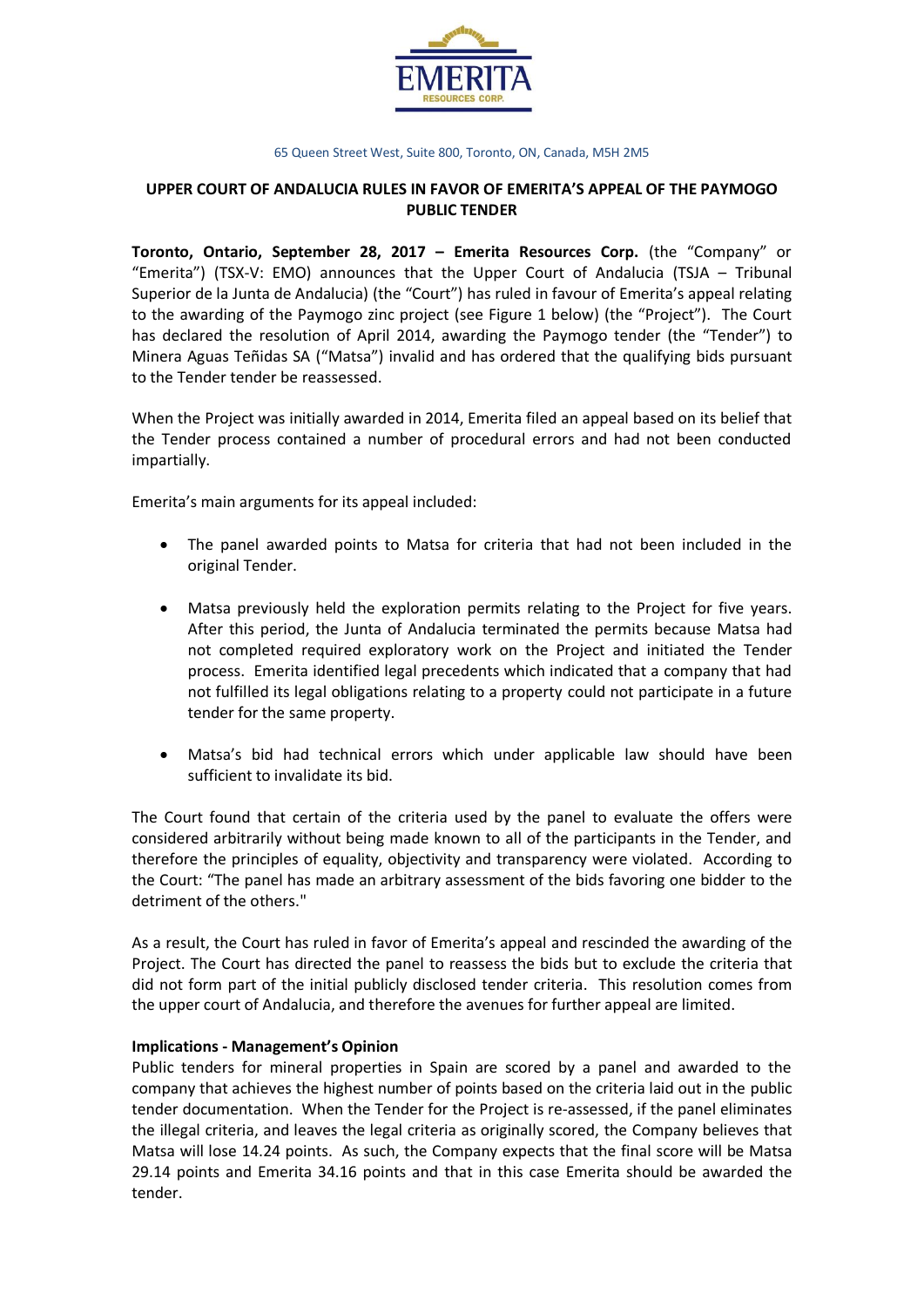

Emerita does not know what the timing will be for the panel to reconvene or how they will approach the reassessment. Emerita's Spanish legal counsel advises that if there is no action by the panel within 30 days it has the right to petition the court to seek action on the resolution. Emerita will provide an update in due course with respect to new developments.

### **About the Project**

The Project is located in southwestern Spain close to the border with Portugal. Geologically the Project is underlain by rocks of the Iberian Pyrite Belt which is a prolific volcanogenic massive sulphide terrane with numerous current and past producers of base metals sulphides. The Project hosts two deposits, called La Infanta and Romanera. Both deposits remain open at depth. La Infanta has some very high grade intercepts and is only drilled to approximately 100 meters depth. See Table 1 below for a list of drill intercepts.

| DDH #          | <b>DEPTH FROM (M)</b> | DEPTH TO (M) | <b>INTERCEPT (M)</b> | Cu%  | Pb%   | Zn%   | Ag $g/t$ |
|----------------|-----------------------|--------------|----------------------|------|-------|-------|----------|
| A12            | 78.0                  | 84.1         | 6.14                 | 4.00 | 11.18 | 17.71 | 115.00   |
| A14            | 21.5                  | 25.2         | 3.78                 | 0.73 | 2.00  | 3.93  | 30.00    |
| A16            | 98.5                  | 101.5        | 2.96                 | 0.41 | 4.72  | 11.97 | 12.00    |
| A19            | 88.2                  | 91.3         | 3.06                 | 1.37 | 7.42  | 14.47 | 133.00   |
| A21            | 33.6                  | 35.6         | 1.97                 | 1.44 | 6.30  | 12.54 | 159.00   |
| A22            | 105.9                 | 109.1        | 3.20                 | 3.60 | 12.50 | 24.03 | 149.00   |
| A23            | 36.4                  | 41.4         | 5.05                 | 0.52 | 8.67  | 16.60 |          |
| A23            | 26.9                  | 33.9         | 6.95                 | 0.28 | 2.48  | 5.20  |          |
| A25            | 70.3                  | 74.0         | 3.75                 | 2.74 | 7.92  | 16.74 | 157.00   |
| A27            | 27.8                  | 31.4         | 3.67                 | 1.16 | 3.07  | 8.30  | 106.00   |
| A <sub>3</sub> | 47.6                  | 50.8         | 3.15                 | 3.05 | 11.40 | 20.42 | 292.00   |
| A <sub>3</sub> | 57.6                  | 64.3         | 6.71                 | 1.73 | 7.20  | 11.70 | 110.00   |
| A31            | 81.2                  | 86.5         | 5.30                 | 3.96 | 12.24 | 24.50 | 280.00   |
| A32            | 72.4                  | 76.0         | 3.63                 | 3.81 | 18.13 | 31.20 | 214.00   |
| A33            | 76.3                  | 79.8         | 3.46                 | 1.39 | 5.30  | 10.60 | 179.00   |
| A39            | 35.0                  | 40.6         | 5.63                 | 1.31 | 5.87  | 11.97 | 181.00   |
| A4             | 80.2                  | 83.6         | 3.39                 | 2.72 | 8.42  | 16.15 | 260.00   |
| A5             | 50.9                  | 53.0         | 2.13                 | 1.90 | 8.91  | 12.97 | 158.00   |

*Table 1: La Infanta Diamond Drill Intercepts 2 meters or greater.*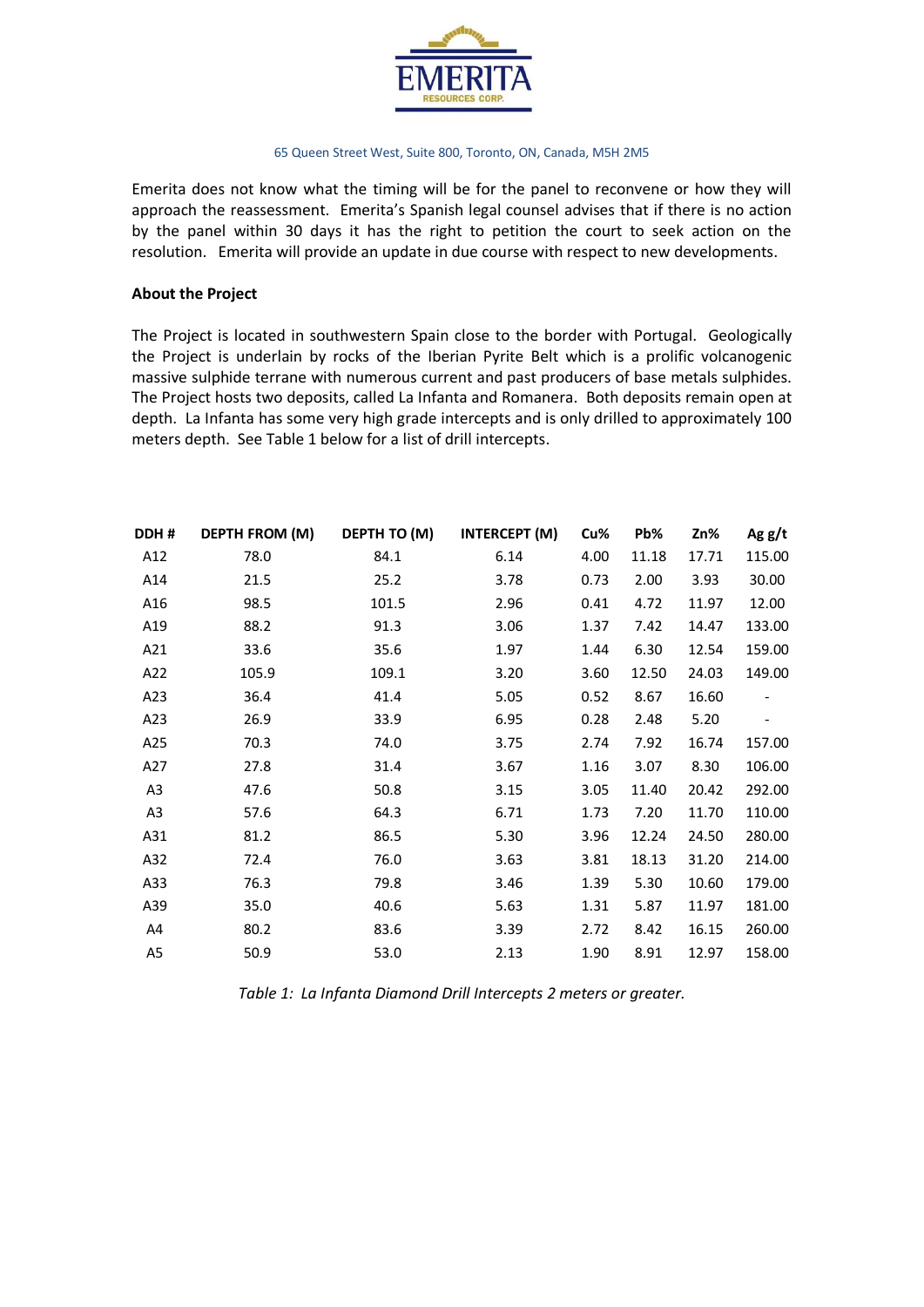

Romanera is a larger sulphide deposit which is located approximately seven km to the west of La Infanta. Riotinto Minera SA controlled the Project from 1990 – 1995 and reported the following historical resources (see Table 2).

| Company         | (Mt)<br>Tonnage | ore type           | Cu % | Pb%  | Zn%  | <b>S%</b>     | Ag (gpt) | Au (gpt) |
|-----------------|-----------------|--------------------|------|------|------|---------------|----------|----------|
| Riotinto Minera |                 | 34 total           | 0.42 | 1.10 | 2.30 |               | 44.00    | 0.80     |
| includina       |                 | 11.21 polymetallic | 0.40 | 2.47 | 5.50 |               | 64.00    | 1.00     |
| _               | $\sim$<br>$-$   |                    |      |      | .    | $ -$<br>_____ | .<br>$-$ |          |

*Table 2: Romanera Historical Resources as calculated by Riotinto Minera SA.*

**A qualified person, as defined in NI 43-101, has not done sufficient work on behalf of Emerita to classify the historical estimate as a current mineral resource and Emerita is not treating the historical estimate as a current mineral resource or mineral reserve. The historical estimate does not use categories that conform to current CIM Definition Standards on Mineral Resources and Reserves as outlined in NI 43-101. The mineral resource estimate is a historical estimate and should not be relied upon. Should Emerita be successful in acquiring the Project it expects to engage an independent technical consultant to complete a NI 43- 101 technical report on the Project.** 



*Figure 1: Project Location Map*

# **Management Commentary:**

David Gower, Chairman of Emerita, commented: "Emerita is encouraged by the ruling of the Court with respect to the awarding of the Paymogo public tender. It is a strong endorsement for the region as a place to conduct business to see that the rule of law is transparently and fairly administered. Emerita has an exceptional technical team in Spain and a great depth of experience in delineating and developing these types of zinc deposits and is ready to advance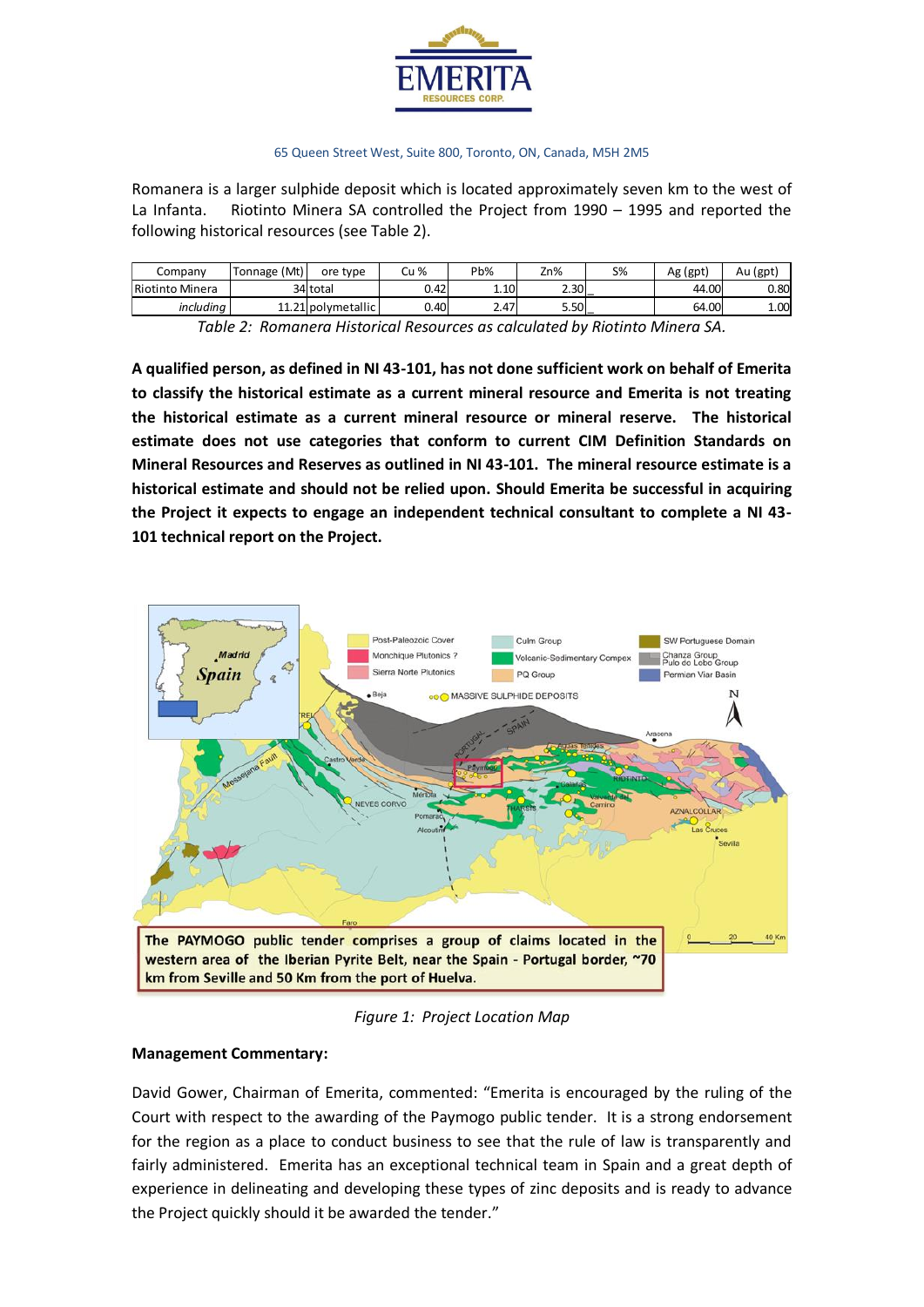

Joaquin Merino, President and CEO of Emerita, commented: "The Paymogo zinc project is an exceptional opportunity for Emerita given the successful drilling to date by the previous operators. Emerita also continues to be fully committed to acquiring the Aznalcollar project in Spain following the recent court ruling in the Company's favour. Following the completion of the ongoing acquisition of the Salobro project in Brazil, and if the Company is successful in acquiring the Aznalcollar project, Emerita will have a very strong zinc project portfolio going forward."

# **Qualified Person**

Joaquin Merino, P.Geo, President and CEO of the Company, is a "qualified person" as such term is defined in NI 43-101 and has reviewed and approved the scientific and technical information included in this press release.

# **About Emerita Resources Corp.**

Emerita is a natural resource company engaged in the acquisition, exploration and development of mineral properties in Europe and South America, with a primary focus on exploring in Spain and Brazil. The Company's corporate office and technical team are based in Sevilla, Spain with an administrative office in Toronto, Canada.

For further information, contact:

Joaquin Merino +34 (628) 1754 66 (Spain)

Helia Bento +1 416 309 4293 (Toronto) [info@emeritaresources.com](mailto:info@emeritaresources.com)